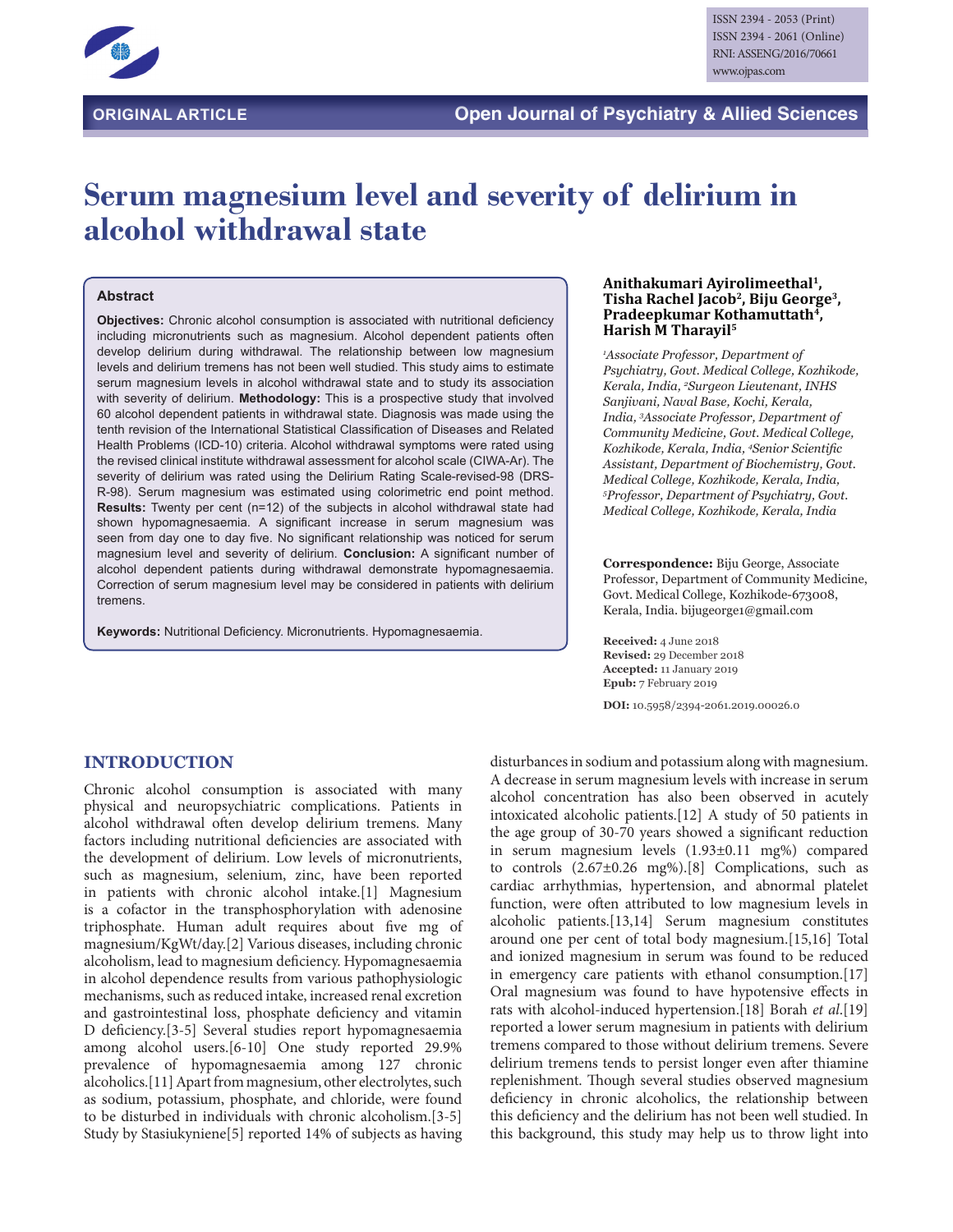the relationship between serum magnesium level and alcohol withdrawal delirium.

#### **Aim and objectives**

To estimate serum magnesium levels of patients in alcohol withdrawal state.

To study the association of serum magnesium levels with severity of delirium.

## **METHODOLOGY**

This study was conducted in the Department of Psychiatry, Government Medical College, Kozhikode, Kerala, India. This was approved by the Institutional Ethics Committee for Research. This was a prospective study in which assessment was done on day one, day three, and day five of admission. All inpatients with alcohol withdrawal symptoms in the age group of 18-60 years, who gave informed written consent, during a four months period from August to November 2017 were included. Those individuals having other acute medical conditions and chronic renal failure were excluded. Sociodemographic and clinical details were recorded using a proforma designed for this purpose. Clinical diagnosis was made according to the tenth revision of the International Statistical Classification of Diseases and Related Health Problems (ICD-10) criteria.[20] Severity of withdrawal state was assessed using the revised clinical institute withdrawal assessment for alcohol scale (CIWA-Ar).[21] The severity of delirium was rated using the Delirium Rating Scale-revised-98 (DRS-R-98) on day one, day three, and day five of admission.[22] Both the clinical interview and ratings were done by the second author. Subjects were interviewed between 8 AM and 2 PM. Considering the clinical severity and influence of treatment, a DRS-R-98 score of four or more was taken as having delirium and CIWA-Ar score of ten or more was considered as having moderate or severe withdrawal. Serum magnesium level was estimated within 24 hours of admission and subsequently on day five using colorimetric end point method. The normal reference value of magnesium was 1.6-2.6 mg% and a value less than 1.6 mg% was considered as hypomagnesaemia. Statistical analysis was performed using SPSS Version 17 (SPSS Inc., Chicago, USA). Quantitative variables like magnesium, sodium levels were presented as mean±standard deviation (SD). Qualitative variables were summarised as frequency and percentage. Comparison of mean magnesium between groups were tested using the Mann Whitney U test as the magnesium level was not normally distributed (p<0.05 using the Shapiro-Wilk test for normality), and magnesium levels before and after were compared using the Wilcoxon signed-rank test. Correlation between CIWA score and magnesium levels were tested using the Spearman correlation coefficient. A  $p$ -value <0.05 was considered statistically significant.

## **RESULTS**

### **Sociodemographic and clinical history**

This study comprised 60 men with a mean age of 40.6±9.2 (range 22-57 years). Sociodemographic details are shown in Table 1. Forty two (70%) subjects had a duration of alcohol use for more than ten years. Forty one (68.3%) were abstinent for **Table 1:** Sociodemographic characteristics

| <b>Parameters</b>           | N              | $\frac{0}{0}$ |
|-----------------------------|----------------|---------------|
| Age group (years)           |                |               |
| 18-25                       | 3              | 5             |
| 26-35                       | 15             | 25            |
| 36-45                       | 21             | 35            |
| 46-55                       | 18             | 30            |
| $\geq 56$                   | 3              | 5             |
| Education                   |                |               |
| Primary                     | 8              | 13.3          |
| Secondary/ higher secondary | 50             | 83.3          |
| Graduation                  | $\overline{2}$ | 3.3           |
| <b>Marital status</b>       |                |               |
| Married                     | 51             | 85            |
| Unmarried                   |                |               |
| Occupation                  |                |               |
| Unskilled                   | 47             | 78.3          |
| Skilled                     | 11             | 18.3          |
| Professional                | 2              | 3.3           |
| Place                       |                |               |
| Rural                       | 56             | 93.3          |
| Urban                       | 4              | 6.7           |
| Religion                    |                |               |
| Hindu                       | 52             | 86.7          |
| Muslim                      | 5              | 8.3           |
| Christian                   | 3              | 5             |
| Monthly income (Rs.)        |                |               |
| $<$ 5000/-                  | 9              | 15            |
| 5000-10000/-                | 26             | 43.3          |
| $>10000/-$                  | 25             | 41.7          |

less than 48 hours at the time of interview and 20% (n=12) had a CIWA score of more than or equal to ten. Forty nine (81.7%) reported nicotine abuse but none had other substance use.

# **Magnesium level, delirium rating, and clinical characteristics**

The subjects who scored more than or equal to four on DRS were 33.3%, 20%, and 6.7% on day one, three, and five respectively. Twenty percentage (n=12) of the subjects had a low serum magnesium level on day one and 11.7 percent (n=seven) were having a low magnesium level on day five. Mean serum magnesium level was found to have changed significantly from day one to day five (mean±SD of magnesium changed from 1.74±0.25 mg% on day one to 1.83±0.22 mg% on day five with a p-value of 0.002 by Wilcoxon signed-ranks test (Z=3.07)). Mean magnesium level for those with DRS score of four or more was  $1.73\pm0.13$  mg% and  $1.78\pm0.21$ mg% on days one and five respectively. DRS scores improved significantly from day one to day five (mean DRS of 4.48±5.38 on day one to  $0.75 \pm 1.79$  on day five with a  $p < 0.001$  by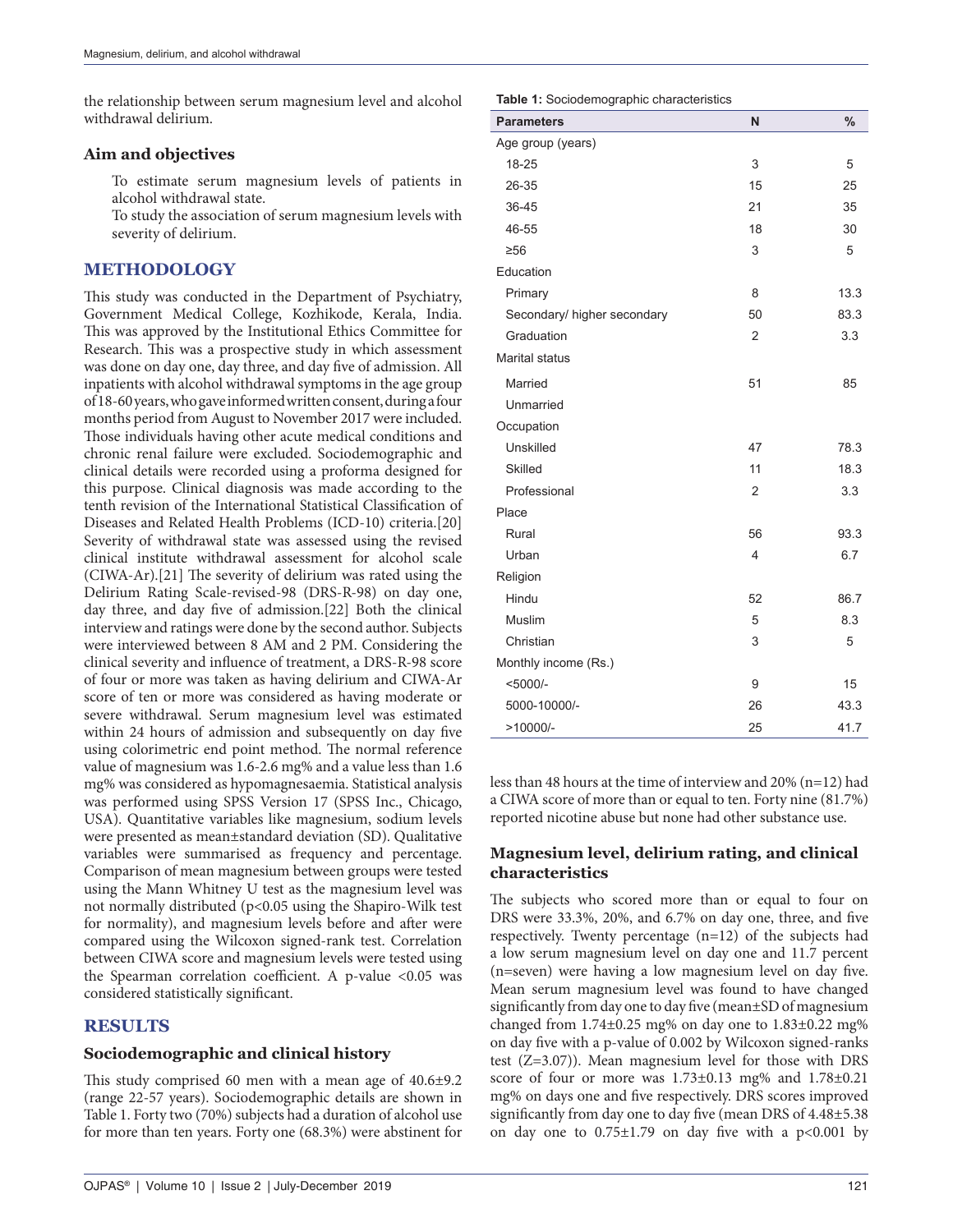Wilcoxon signed-ranks test (Z=5.98)). The association of hypomagnesaemia on day one and DRS scores of less than four on different days are shown in Table 2 along with the p-values obtained by Chi-square test. Mean sodium level was  $138.38\pm3.49$  mEq/L. Five (8.7%) subjects had sodium value less than 135 mEq/L. All subjects had normal potassium level.

The serum magnesium levels on day one did not have a significant relationship with the lower or higher DRS scores on day one, three, or five (p=0.49, 0.63, and 0.30 as shown in Table 2). No significant rise in serum magnesium was noticed in those with higher DRS scores.

The relationship between change in serum magnesium levels and DRS score, duration of alcohol use, and abstinence are shown in Table 3. No significant relation was noticed in the mean serum magnesium levels on day one or day five with regard to duration of alcohol use (p=0.716, p=0.315), duration of abstinence (p=0.803, p=0.967). CIWA scores did not show any significant correlation with magnesium levels on day one (Spearman rho=-0.20 with a p=0.135) or day five (Spearman rho =  $-0.15$  with a p= $0.253$ ).

## **DISCUSSION**

The available sample comprised only men as alcohol use is not very common among women in our culture. Prevalence of hypomagnesaemia in our subjects is consistent with similar findings from many studies that reported a high rate of hypomagnesaemia in patients with alcoholism.[1,2,6-11] Stasiukyniene[5] reported 29.8%

|  | Table 2: Association of serum magnesium with severity of delirium |
|--|-------------------------------------------------------------------|
|  |                                                                   |

| Day 1 serum          | DRS scores ≥4 |         |         |  |
|----------------------|---------------|---------|---------|--|
| magnesium            | Day 1         | Day 3   | Day 5   |  |
| $< 1.6$ mg%          | 3(25.0)       | 3(25.0) | 0(0)    |  |
| ≥1.6mg%              | 17(35.4)      | 9(18.8) | 4(8.3)  |  |
| Chi-square value, df | 0.47, 1       | 0.23, 1 | 1.07, 1 |  |
| p-value              | 0.49          | 0.63    | 0.301   |  |

DRS=Delirium Rating Scale, df=degree of freedom

prevalence of hypomagnesaemia in their subjects which is comparable to our study. In a comparative study involving 50 patients with chronic alcoholism and healthy controls, Ashalata *et al*.[8] observed a significantly low serum magnesium levels (mean 1.93±0.11 mg%) among alcohol dependent subjects. Even though our study is in agreement with the above study with regard to hypomagnesaemia, we could not find a statistically significant reduction in magnesium levels of alcohol dependent individuals, probably due to the difference in methodology. The observed change in magnesium level from day one to day five is in agreement with De Marchi *et al*.[3] who reported a significant change in mean serum magnesium levels from day one to day four of abstinence. Similarly, in a comparative study, Prior *et al*.[23] reported significant change in serum magnesium level of alcoholics two weeks after abstinence. However, those with higher DRS scores did not show a significant rise in magnesium levels on day five compared to those with lower scores. This may indicate the possibility of relationship between severity of delirium and serum magnesium level. A comparable observation was made by Borah *et al*.[19] where a lower serum magnesium was seen in patients with delirium tremens compared to those without.

Though the mean magnesium levels were found to be in the normal range irrespective of the duration of abstinence, duration of use, or DRS score, the increase in magnesium level from day one to day five was found to be significant in these groups. This is in agreement with another study that showed a significant increase in serum magnesium level a few days after abstinence.[24] Though a comparatively higher serum magnesium was noticed in those with less than ten years of alcohol abuse, no significant relationship was noticed between serum magnesium and duration of alcohol use. Similar observation was made by Enadle[6] in 100 chronic alcoholics in withdrawal state. The same study reported no significant difference in serum magnesium levels of patients with mild or moderate withdrawal symptoms which is similar to our observation. Previous researches recommended magnesium therapy to correct hypomagnesaemia as it may reduce severity of delirium tremens by reducing neuromuscular excitability.[25,26] As results from this study and previous

| Table 3: Association of duration of abstinence, alcohol use, and severity of delirium with serum magnesium |  |  |
|------------------------------------------------------------------------------------------------------------|--|--|
|------------------------------------------------------------------------------------------------------------|--|--|

| <b>Parameters</b>       | Serum magnesium level (mg%) Mean±SD |                 | $Z$ value <sup>#</sup> | p-value |
|-------------------------|-------------------------------------|-----------------|------------------------|---------|
|                         | Day 1                               | Day 5           |                        |         |
| Duration of abstinence  |                                     |                 |                        |         |
| <48 hours               | $1.75 \pm 0.26$                     | $1.83 \pm 0.22$ | 2.31                   | 0.021   |
| $\geq$ 48 hours         | $1.73 \pm 0.21$                     | $1.83 \pm 0.22$ | 2.26                   | 0.024   |
| Duration of alcohol use |                                     |                 |                        |         |
| <10 years               | $1.76 \pm 0.22$                     | $1.88 \pm 0.16$ | 2.11                   | 0.035   |
| $\geq$ 10 years         | $1.72 \pm 0.26$                     | $1.81 \pm 0.24$ | 2.36                   | 0.018   |
| DRS score Day 1         |                                     |                 |                        |         |
| $<$ 4                   | $1.73 \pm 0.23$                     | $1.86 \pm 0.23$ | 3.39                   | 0.001   |
| $\geq 4$                | $1.77 \pm 0.29$                     | 1.78±0.21       | 0.37                   | 0.713   |
| DRS score Day 5         |                                     |                 |                        |         |
| $<$ 4                   | $1.74 \pm 0.25$                     | $1.84 \pm 0.23$ | 3.04                   | 0.002   |
| $\geq 4$                | $1.75 \pm 0.13$                     | $1.77 \pm 0.15$ | 0.009                  | 0.999   |

#Z values and the corresponding *P* values were calculated using Wilcoxon signed-rank test